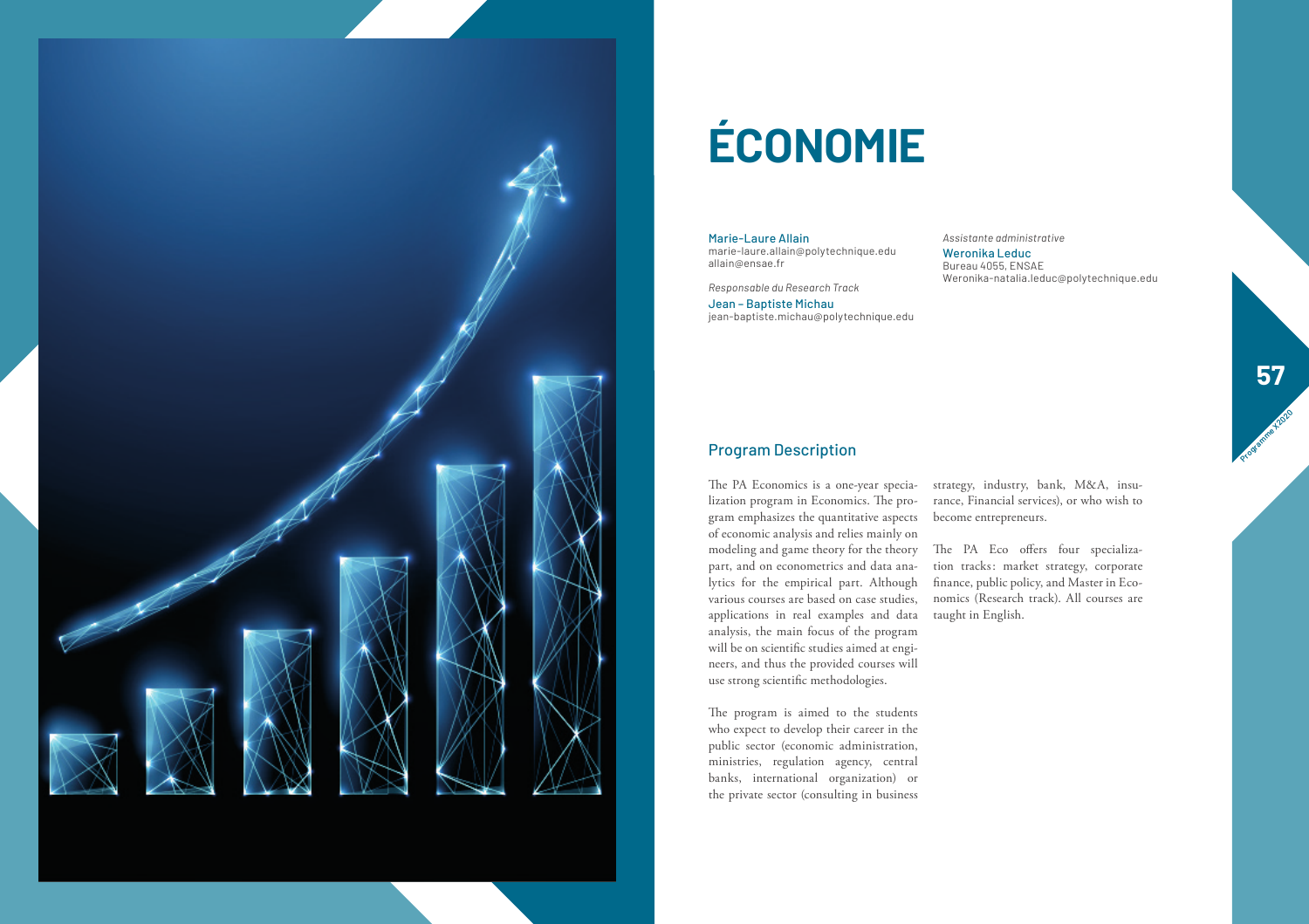#### Research track

corresponds to the first year (M1) of the Master in Economics, which is a two-year program jointly offered by IP Paris and HEC. The objective of this program is to provide an advanced training in eco nomics to students who want to become After finishing the M2, many strong professional economists working in government, central banks, international organizations, consulting, and finance or in academic research.

The Master in Economics trains students to have a sound expertise in economics. The program heavily relies on advanced quantitative methods. The first year focuses on the theoretical and empirical tools of modern economic analysis, toge ther with their most important applica tions. By the end of that year, students should be able to read research papers and assess the quality of economic arguments on non-trivial policy issues.

Students who choose to stay on for the second year (M2) will specialize within subfields of economics (finance, games and decision theory, industrial economics, macroeconomics, international econo -

The "research track" of the PA Economics mics, labor economics, public economics, sustainable development, and econome trics). By the end of that year, they should be familiar with the research frontier within their main area of specialization.

> students start a PhD in the U.S., at IP Paris, or elsewhere. **SITE WEB DU MASTER IN ECONOMICS**  http://phd-in-economics.com/

#### Fourth-year opportunities

### **In France**

- Corps de l'État.
- Écoles: ENSAE, Mines, Ponts (écono mie, gestion, finance), Télécom, HEC.
- Master en Economie de l'énergie et de l'environnement et de transports.
- **58 59** • Master 2 at École Polytechnique: Eco nomics, Data Analytics and Corporate Finance, Economics for Smart Cities and Climate Policy, REST, STEEM.
	- Second year (M2) of the Master in Eco nomics at IP Paris (mainly for students from the "research track").

#### **Abroad**

- PhD in Economics, Master in Finance, Public Administration, Operations Research.
- Master in Business Analytics, Econo mics, Finance, Public Administration, Technology and Management, Interna tional Affairs, Operations Research.
- Academic research.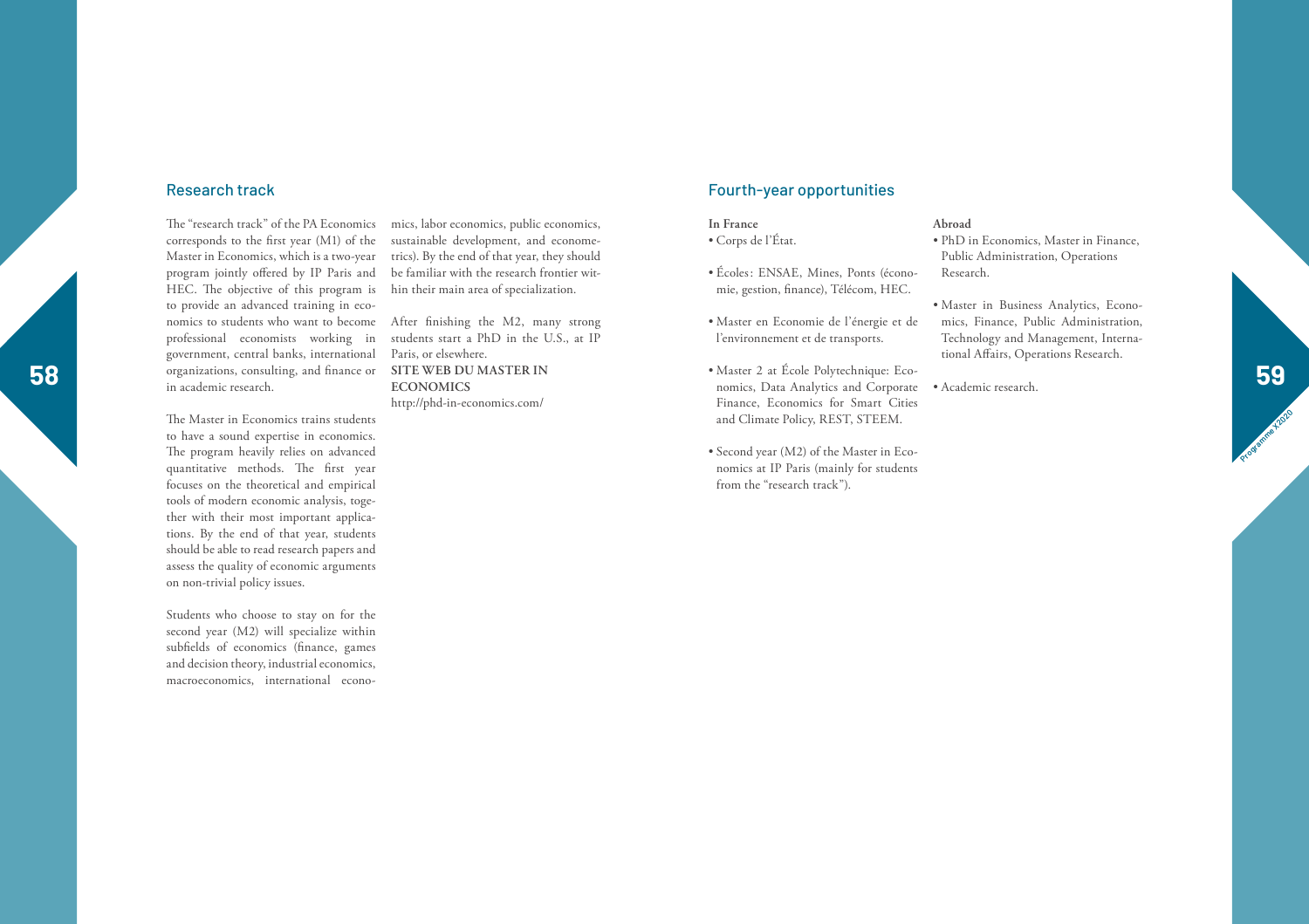### **Track Corporate Finance**

#### **First period**

*2 Mandatory courses* **ECO554** – Corporate Finance

*One mandatory course among* **ECO553** – Financial Decisions under risk 1 **ECO570** - Blockchain 1: Bitcoin and Smart-Contracts (ENSAE) **ECO579** - Case studies in Corporate Finance **ECO579B** - Private Equity **ECO652** - Valuation of start-ups

*One course among*  **ECO511** – Research Project in Applied or Theoretical Economics **ECO553** – Financial Decisions under risk 1 *(if not chosen)* **ECO556** – Industrial Organization **ECO557**- Market Design **ECO559** – Urban Economics and Real Estate **ECO570** - Blockchain 1: Bitcoin and Smart-Contracts (ENSAE) **ECO572** - Environmental economics and corporate environmental responsibility **ECO579** - Case studies in Corporate Finance *(if not chosen)* **ECO579B** – Private Equity *(if not chosen)* **ECO611A** - Lecture Series **ECO652** - Valuation of start-ups *(if not chosen)* **INF553** - Database and Big Data, Prerequisite: INF411 *(strongly recommended)* or INF412 **MAP557** - Operations Research: Mathematical Aspects and Applications

#### **Second period**

*2 Mandatory courses* **ECO562B** - Advanced Econometrics 2/**ECO562A** Applied Econometrics 2, *prerequisite: ECO552A/B* **ECO568** - Advanced Corporate Finance, *Prerequisite: ECO554*

**60 ECO552A** – Applied Econometrics 1/ECO552B Advanced Econometrics 1 **ECO563** – Financial Markets **COS63** – Financial Markets *One mandatory course among* **ECO563** – Financial Markets **ECO582** – Financial Decisions under Risk 2, *prerequisite ECO553* **ECO584** – M&A (ENSAE) **ECO587** – Behavioral Finance **ECO664** - Blockchain 2: Advanced topics on Blockchain and Platform Design **ECO586/PHY560C** - Modelling of Financial Markets: an Introduction to Econophysics

> *One course among* **ECO511B** - Research Project in Applied or Theoretical Economics **ECO563** – Financial Markets *(if not chosen)* **ECO564** - Economics of energy sectors **ECO567A** - Energy Economics with geography focus **ECO569** – Environmental Economics 2 *(prerequisite ECO572)* **ECO580** - Competition Policy *(prerequisite ECO556)* **ECO582** – Financial Decisions under Risk 2, prerequisite ECO553 *(if not chosen)* **ECO584** – M&A (if not chosen) **ECO585** - Economics facing nature: history and context **ECO586/PHY560C** - Modelling of Financial Markets: An Introduction to Econophysics *(if notchosen)* **ECO587** – Behavioral Finance *(if not chosen)* **ECO588** - Digital Economics *(prerequisite ECO556)* **ECO589** - Perspectives crois es sur les problématiques environnementales à travers l'étude de territoires **ECO664** - Blockchain 2: Advanced topics on Blockchain and Platform Design *(if not chosen)* **ECO680B** – Big Data (for X) **ECO684** – Public Economics & Public Finance (ENSAE) *(Prerequisite ECO550 or ECO431)*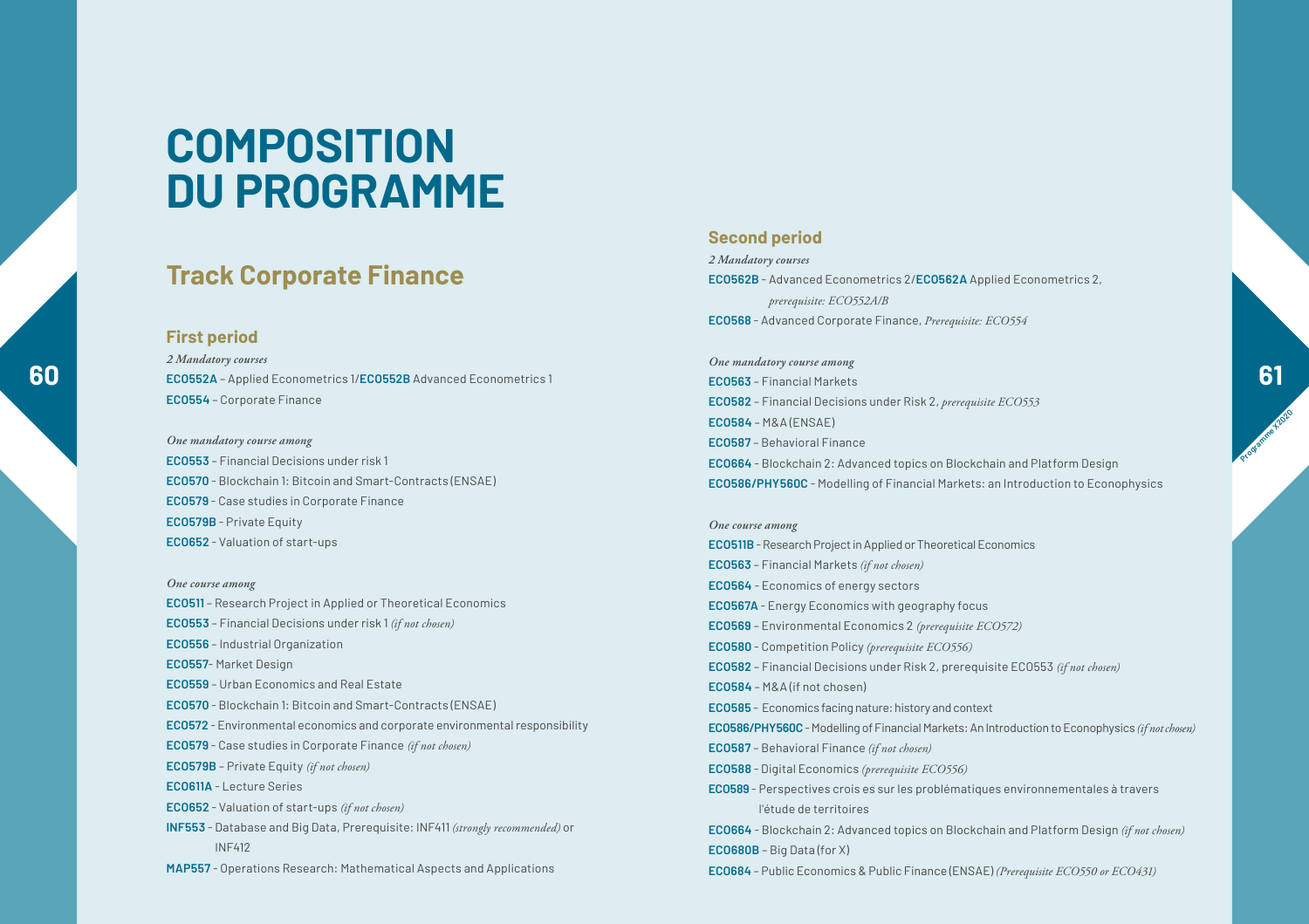### **Market Strategy**

#### **First period**

*2 Mandatory courses*

**ECO556** – Industrial Organization *One mandatory course among*

**ECO557** – Market Design **ECO572** – Environmental Economics *(prerequisite ECO431)*

#### *One course among*

**ECO511** - Research Project in Applied or Theoretical Economics **ECO554** – Corporate Finance **ECO652** - Valuation of start-ups **ECO553** – Financial Decisions under risk 1 **ECO557** - Market Design (*if not chosen*) **ECO559** Urban Economics and Real Estate **ECO570** – Blockchain 1: Bitcoin and Smart-Contracts **ECO572** –Environmental Economics (*if not chosen)* **ECO579** - Case studies in Corporate Finance **ECO579B** - Private Equity **ECO655** - Dynamic pricing and revenue management (ENSAE) **ECO611A** - Lecture Series in Economics and Finance **INF553** - Database and Big Data, Prerequisite: INF411 *(strongly recommended)* or INF412 **MAP557** - Operations Research: Mathematical Aspects and Applications

#### **Second period**

*2 Mandatory courses* **ECO562B** – Advanced Econometrics 2/**ECO562A** Applied Econometrics 2, *(prerequisite: ECO552)* **ECO583** – Business Economics; *prerequisite ECO556*

**62 ECO552A** – Applied Econometrics 1/**ECO552B** Advanced Econometrics 1<br> **ECO580** - Competition Policy (prerequisite ECO556) *One mandatory course among* **ECO580** - Competition Policy *(prerequisite ECO556)* **ECO588** – Digital Economics *(prerequisite ECO556)* **ECO680B** – Big Data (for X)

> *One course among* **ECO511B** - Research Project in Applied or Theoretical Economics **ECO563** – Financial Markets **ECO564** - Economics of energy sectors **ECO567A** - Energy Economics with geography focus **ECO568** - Advanced Corporate Finance, *(Prerequisite: ECO554)* **ECO569** – Environmental Economics 2 *(prerequisite ECO572)* **ECO580** - Competition Policy (prerequisite ECO556) *if not chosen* **ECO581** - Economics of Biodiversity **ECO582** - Financial Decisions under Risk 2, *(Prerequisite: ECO553)* **ECO584** – Mergers and Acquisitions (ENSAE) **ECO585** - Economics facing nature: history and context **ECO587** - Behavioral Finance **ECO588** – Digital Economics *(Prerequisite ECO556) (if not chosen)* **ECO589** - Perspectives crois es sur les problématiques environnementales à travers l'étude de territoires **ECO660** - New technologies and Sharing Economy **ECO664** - Blockchain 2 : Advanced topics on Blockchain and Platform Design **ECO680B** – Big Data (for X) *if not chosen* **ECO684 –** Public Economics & Public Finance (ENSAE)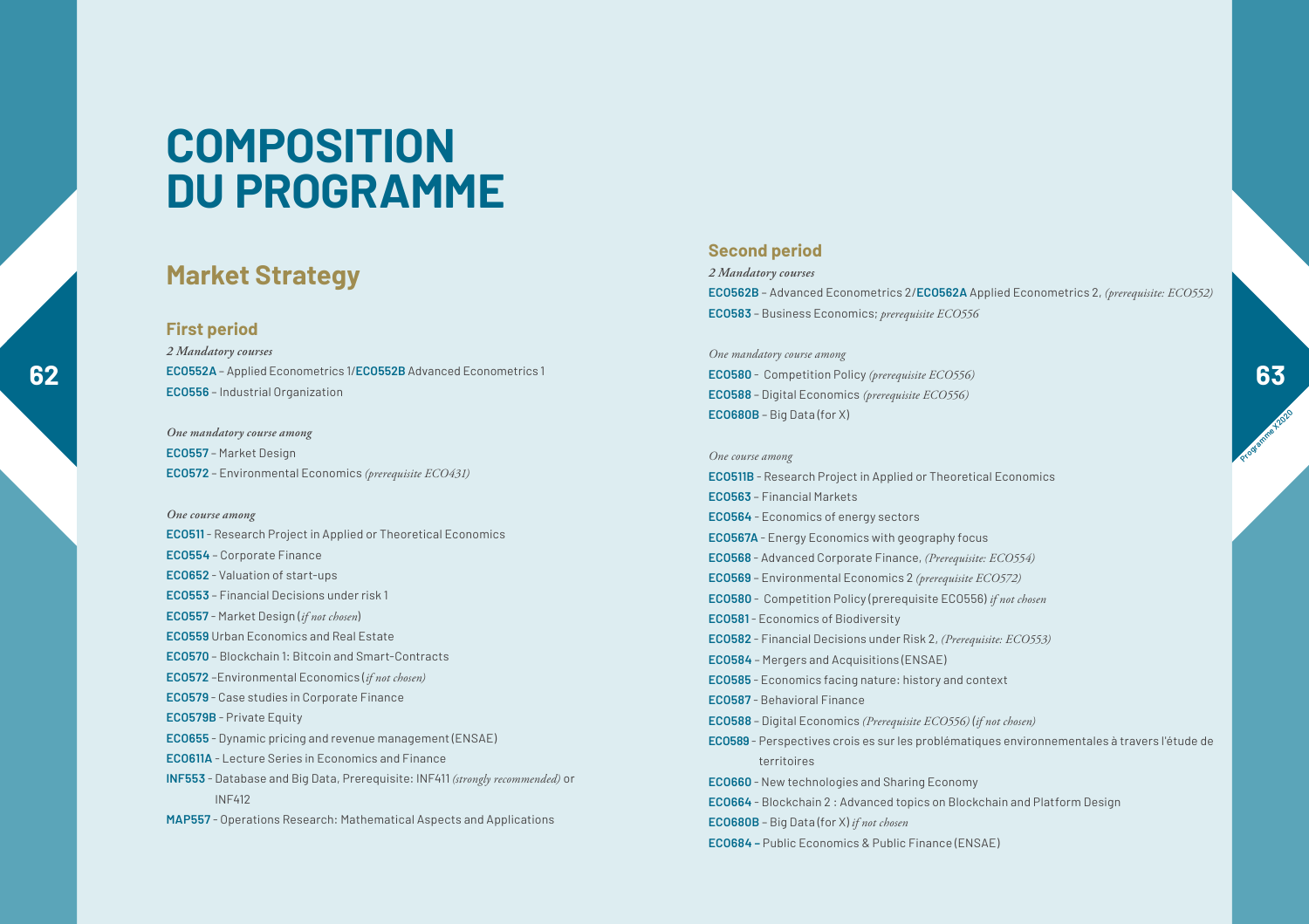### **Master in Economics Public Policy**

#### *All is mandatory*

#### **First period**

**ECO511** – Research Project in Applied or Theoretical Economics **ECO550** – Microeconomics 1 **ECO551** - Macroeconomics 1 **ECO552B** – Advanced Econometrics 1 **ECO558** – Time Series Econometrics

#### **Second period**

**ECO511B** – Research Project in Applied or Theoretical Economics **ECO560** – Microeconomics 2 **ECO561** – Macroeconomics 2 **ECO562B** – Advanced Econometrics 2

#### **First period**

**64 ECO552A** – Applied Econometrics 1/**ECO552B** Advanced Econometrics 1<br>**65** *1 Mandatory course*

> *Two mandatory course among* **ECO550** – Microeconomics 1 *(compulsory if ECO431 not passed)* **ECO556** – Industrial Organization **ECO557** – Market Design **ECO572** – Environmental Economics **ECO559** – Urban Economics and Real Estate

#### *One course among*

**ECO550** – Microeconomics 1 *(if not chosen)* **ECO511** - Research Project in Applied or Theoretical Economics **ECO553** – Financial Decisions under Risk 1 **ECO554** – Corporate Finance **ECO556** – Industrial Organization *(if not chosen)* **ECO557** – Market Design *(if not chosen)* **ECO559** – Urban Economics and Real Estate *(if not chosen)* **ECO570** - Blockchain 1: Bitcoin and Smart-Contracts **ECO572** – Environmental Economics *(if not chosen)* **ECO579** - Case studies in Corporate Finance **ECO579B** – Private Equity **ECO611A** - Lecture Series **INF553** - Database and Big Data, Prerequisite: INF411 *(strongly recommended)* or INF412 **MAP557** - Operations Research: Mathematical Aspects and Applications